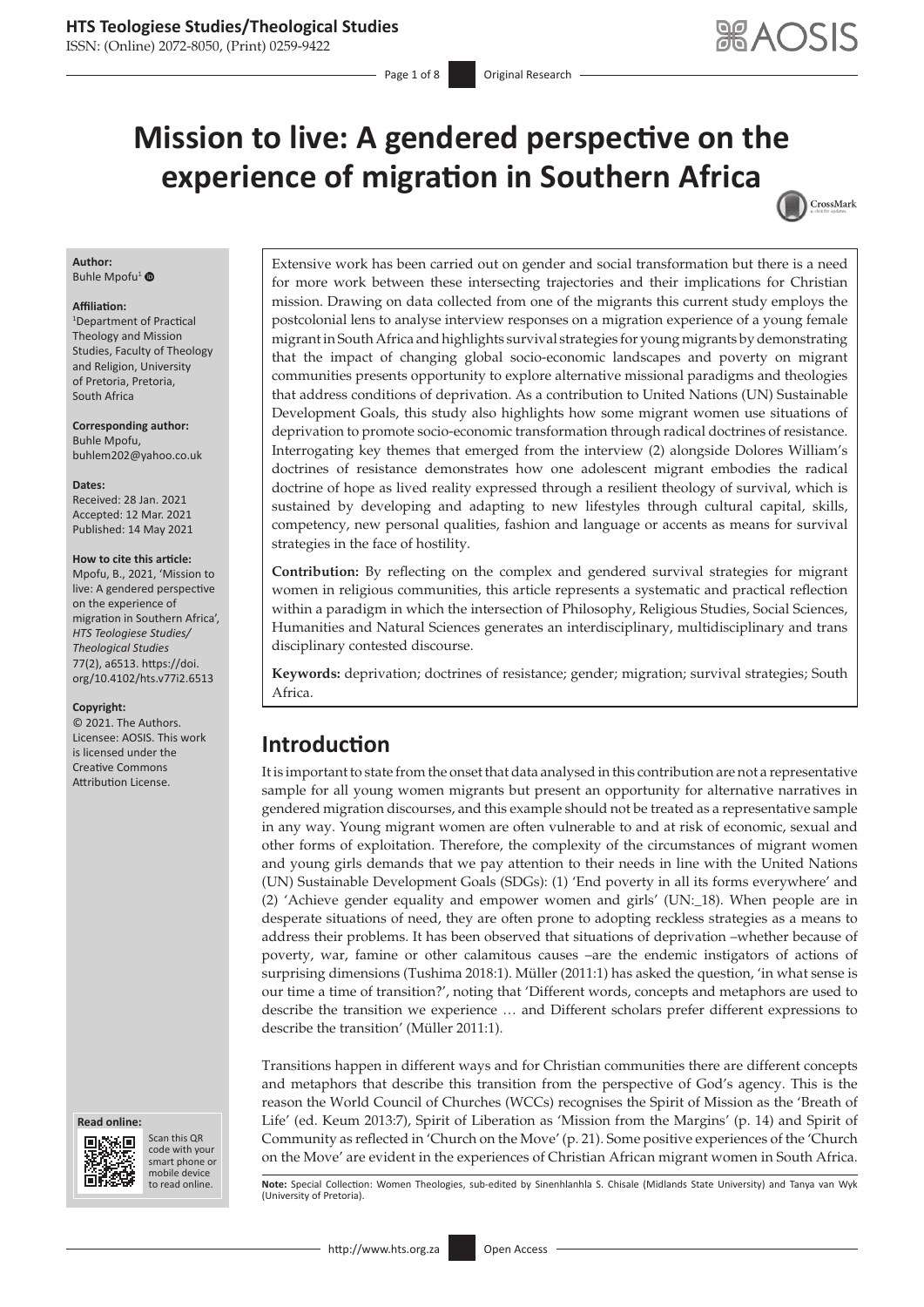Some of these experiences are discussed in this contribution to demonstrate that there are people who use 'situations of deprivation' to promote a radical doctrine of hope expressed through a pastoral theology of resistance and resilience.

Although not exhaustive, the first section presents literature that deals with some important aspects of gender and social transformation to demonstrate how these intersections impact social transformation and highlight how gender stereotyping remains entrenched in society in spite of commendable progress made through legal, cultural and intellectual engagement that has questioned gender discrimination in many forms(Smith 2014:1). In my previous research I delved deeper into migration narratives (Mpofu 2018a, 2019a, 2019b) and demonstrated how the interface of religion and migration plays out in socio-economic transformation. There are scholars who have observed that the relationship between religion and social transformation in Africa; and the religiosity of some South African communities, provides evidence, which 'demonstrates that the Christian religion can promote social transformation' (Erasmus 2005:1)in addressing gender inequality in church and society. It has also been clearly articulated that 'religion constitutes an inextricable part of African society as political and socio-economic activities are often flavoured with religious expressions and rituals' (Agbiji & Swart 2015:1). Therefore, there is a need for ongoing exploration of gender dimensions with regard to church's missional engagement with experiences of female migrantsand how they are responding to deprivation and threatening circumstances.

Whilst exploring the changing dynamics and characteristics of being a church today, Pillay (2017:1) observed that the church has to be a transformation and change agent and established that 'it is not so much about what the church believes, but in what it does that matters most in this day and age'. The report of the International Association for Mission Studies (IAMS) (2012:2) shows that one of the strongest 'themes that emerged during the conference – was the strong link between the biblical narrative and the narratives and dramas of present-day migration'. Although expressed in subtle and dramatic narratives, migration experiences reflect the creative engagement of biblical discourse with migrant experiences. These encounters enrich social transformation and it can be argued that it is not so much about what the Christians believe, but it is about what Christians do in the face of deprivation that matters. It is for this reason that Tushima (2018) explored Genesis 12:10–13:2 to unveil what he labelled as the 'dissimulations of Abram' because he manipulated his wife, Sarai, into thinking that her beauty posed a threat to him. Tushima (2018) contends that Abraham's primary motive was the pursuit of economic gain in the face of the severe famine that had impoverished him in Canaan. As Tushima (2018) further observed:

[*A*]bram also succeeded in making Pharaoh believe that Sarai was his sister, on which account he exchanged her for material again. This analysis affords insight into the insecurity, anxiety, feelings of alterity of immigrant populations in their liminal conditions, the mistrust of immigrants by the state and host

communities, and the ensuing power play (including sexual politics and/or commerce) with its concomitant perils. Through these, the passage speaks anew to contemporary communities of faith in view of the prevalent and ever-increasing migratory trends of the 21st century. (p. 1)

There is a need for more insight to shed light into what constitutes insecurity, anxiety or feelings of alterity amongst immigrant populations in their liminal conditions, which are often characterised by mistrust from the state and host communities (Tushima 2018:1). With the changing global socio-economic landscapes and the dire consequences of poverty on migrant communities, which has been exacerbated by coronavirus disease 2019 (COVID-19), consequently there is a need to explore alternative missional paradigms that not only place the plight of the marginalised at the centre of mission (Mpofu 2020b) but also develop theologies that address conditions of deprivation and in particular the gender dimensions of displacement as a means to address some failures of government to deal decisively with communities and leaders who exploit the poor (Mpofu 2020a). From another perspective, there are emerging theologies of resistance, which creatively engage liminal conditions of deprivation. These theologies of migration are motivated by faith communities' pursuit of a moral and social responsibility through promoting hospitable reception and integration of migrants who often have to rely on transnational ties and citizenship to navigate survival strategies in both home and host communities (Parekh 2000 cited in Kostakopoulou 2003):

[*T*]ransnational citizenship denies neither the existence nor the relevance of borders and nation-states. It pays attention to nonstate networks and communities formed beyond the state and recognises that belonging is no longer exclusive in the sense that an individual should belong to one and only one state. It can be both multiple and partial. Multicultural citizenship, on the other hand, is sensitive to the differentiated character of plural 'magalopoleis' that are characterised by the incessant traffic of people back and forth. It aims at pluralising the nation and making ethnic migrant communities an integral part of a changing nation rather than going beyond it. (p. 87)

In the context of transnational citizenship, theologies of migration reflect concerns for new ways with regard to responses of the church in the context of increasing visible migrant communities in host countries, and the inadequacy of state responses to the needs of migrants and refugees who are often vulnerable in the face of hostility from local communities. By challenging state interventions or lack of interventions therein, these theologically oriented responses draw from a range of themes such as care or hospitality (eds. Groody & Campesse 2008), church as safe nets for hosting migrants and refugees(Cruz 2010; Mpofu 2015, 2018), church as suffering body (Rivera 2012) and theologies of belonging and identity (Mpofu 2019). Gender is a product of intersecting trajectories of socialisation such as race, class, ethnicity and nationality, and it is important that these constructions must be recognised as contextually constituted, fluid and wide ranging given the historical and geographical differentiation (Connell 1997; Laurie, Holloway & Smith 1999). By extension, the creation of colonial borders to which citizenship and religion contribute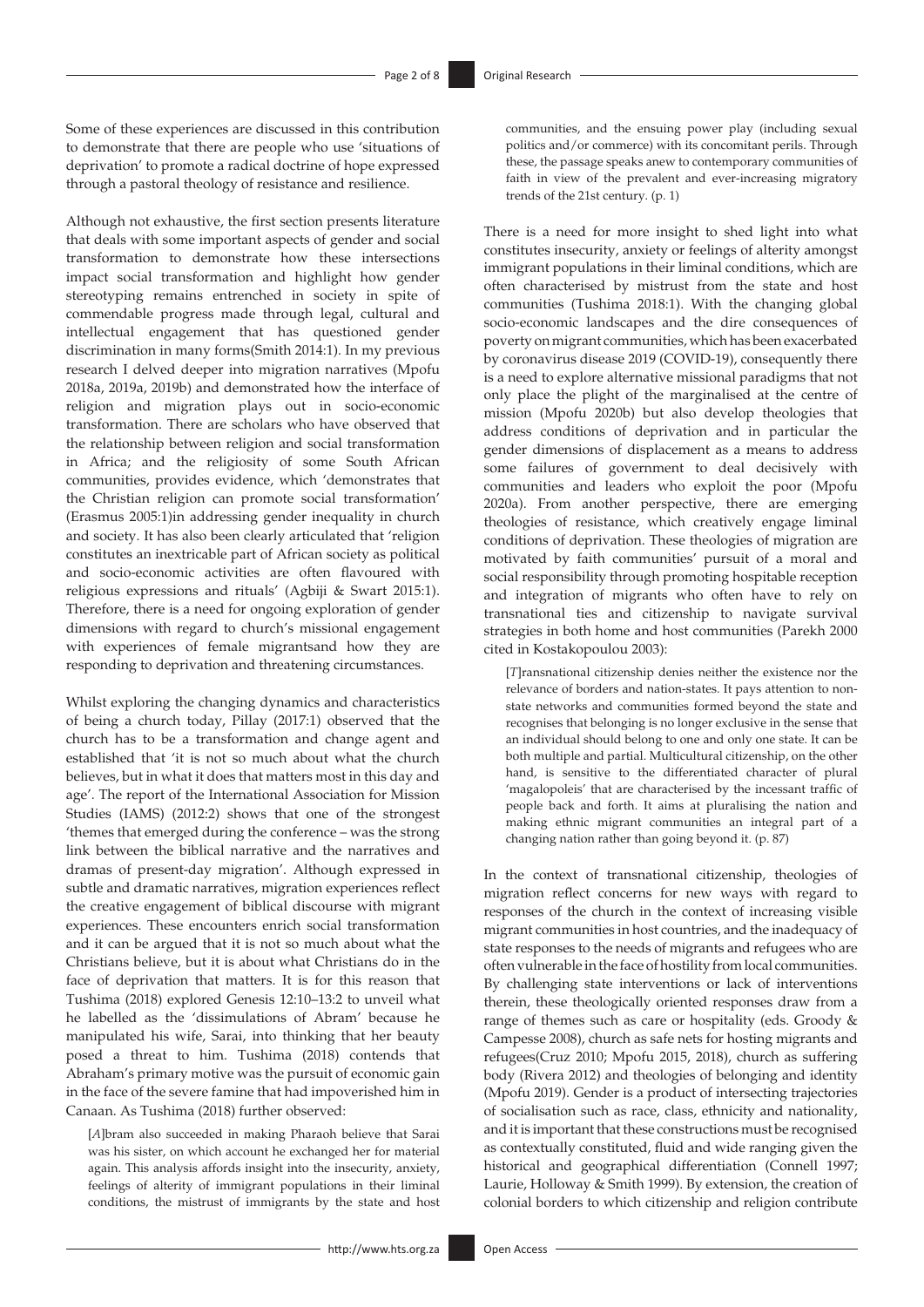is a major factor in the process of naturalising nationality and gender identity. Therefore, there is a need for closer examination of femininity and masculinity within the broader discourse of socio-economic development. How do gender and religion impact the experiences of migration and what is the role of Christian mission?

Scholars focusing on theologies of migration have tended to explore two distinct areas: firstly, the instrumental use of religion during and after migration as demonstrated in the work of Adogame (2010) and Levitt (2007); secondly, theologies of migration that draw from identity politics themes, which are evident in the works of Adogame and Spikard (2010). The research by the latter primarily deals with uses of religion as a resource during migration. There are also scholars whose studies explore how new migrants use religious sites as the primary site for building social networks and approach religion as a source of resilience to navigate migration challenges (Hagan & Ebaugh 2003). Other scholars have creatively engaged the means by which migrant communities replicate religious practice sand symbols at various sites of settlement as an assertion of their cultural and religious identity (Levitt 2007).

Scholars in gender also suggest that social identities are a vehicle through which individuals are socialised and naturalised into their local contexts and gender roles develop as roles are ascribed through 'gender identity', which designates them as male or female (Laurie et al. 1999:3) or even 'transnational identities' (Levitt 2007). The naturalisation of gender identities draws from biological differences wherein femininity, for example, assumes motherhood as nurturing and attributes the desire for pretty clothes and the exhibition of emotions as feminine (Laurie et al. 1999:3). A gendered perspective of citizenship is undergirded by an assertion that upholds the rights of women and advocates equal treatment across genders. In essence, the extent to which individuals understand and subscribe to prescribed gender roles is dependent on their context. It is for this reason that Hooks (2004) concluded that factors such as class, race, citizenship and ethnicity determine how individuals construct their gender identities (Hooks 2004).

Bringing the intersections of gender and migration into the experiences of women migrants, Williams (1993) reflected on survival strategies for black women through what she labels *womanist God-talk* and articulates what she calls 'doctrines of resistance' in a gender sensitive theology, which recognise the agency of women and how they survive the threats to their well-being. As a womanist theology, this approach transforms traditional practices through scriptural and biblical interpretations to empower women. Therefore, her theology interrogates the social constructions of black womanhood and assumes a liberating perspective towards life-giving narratives and excavating the life stories of women in the church through the lens of migration experiences, which take seriously the experiences and 'languages' of black women (Mitchem 2002) and interrogating social constructions by excavating life stories for women. This is the underlying assumption on the use of Williams' 'doctrines' of resistance,

which we hope to employ in shedding some light on how contemporary migrant women resist xenophobia through articulations, which generate and sustain hope for survival in a hostile context.

Scholarly research in gender has evolved with an interest on gender identity expanding to include identities such as queer, lesbian, gay, bisexual and transgender (LGBT) as evidenced in the work of Butler (1990) and Messner (1992) as some observe that 'natural' masculinity mayincorporate fatherhood or what it means to act 'tough', as in stimulating a desire for sports and competition or hiding of emotions (Connell 1997). In the context of theology and Christian mission, religion provides additional resources in the process of naturalising gender identity. Therefore, it is important that gender is recognised as a social construct (Connell 1997; Laurie et al. 1999).

It is also important to acknowledge that there has been concerted effort to generate scholarship, which responds to both feminine and masculine gender constructions, contrary to gender scholarship that initially focused primarily on women's experiences. For example, Connell's (1997) systematic research on 'hegemonic masculinity emphasised femininity' analysed both constructions, demonstrating how 'hegemonic masculinity' is oriented towards accommodating the interests of men – which essentially undergirds traditional patriarchal structures in African communities. Concurring with these observations, Kimmel (2002) rightly observed:

[*T*]he 'invisibility' of masculinity in discussions of [gender] has political dimensions. The processes that confer privilege on one group and not another group are often invisible to those upon whom that privilege is conferred. Thus, not having to think about race is one of the luxuries of being white, just as not having to think about gender is one of the 'patriarchal dividends' of gender inequality. (p. 18)

Attending to new complexities emerging for the mission of the church within the context of gender and migration will also require transformation of theological education in Africaand contextualising theological education in ways that approach theology through missional hermeneutics (Hendriks 2012)or considering the reformed identity and mission from the margins (Hewitt 2017). As Barrett et al. (2004:159) also observed, when the church is missional, it approaches encounters between God and human culture in transformative ways. Such encounters are at the centre of the migration experience and this underscores the missional role of the church as it provides a niche that connects God's purpose with humanity and all of creation (Hendriks 2004:21).

# **The lived experiences of Ruth<sup>1</sup> – Adolescent survival strategies for a young female migrant**

In my previous research,<sup>2</sup> I reflected on the experiences of Ruth, a 19-year-old female migrant who was born to  $\overline{1}$ . Not her real name.

2.Data collected for PhD study: *When the people move*, 2015.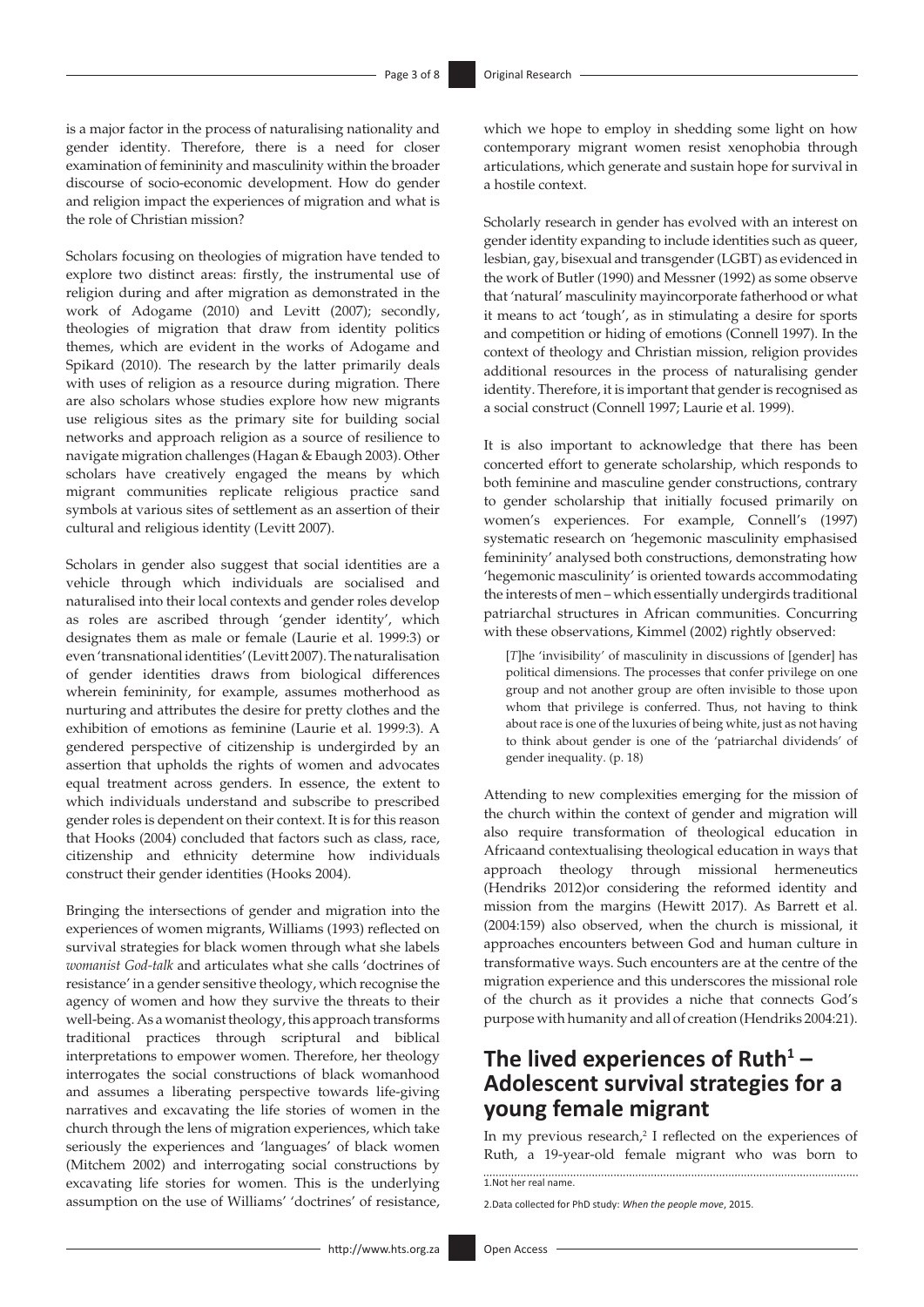Ghanaian parents in the Ivory Coast and later migrated with them to South Africa at the age of 5 years. At the time of interviews, Ruth had just turned 19 years but still had no South African identity documents as she was refused the right to residency because her parents had not included her in their asylum papers. Naomi, Ruth's mother, had watched her daughter struggle to progress with school as she also struggled to find employment in Johannesburg:

[*I*]n Ghana she helped women who gave birth … the hospitals in Ghana are not so, … the ambulance doesn't even come so you need a woman who you know if I'm giving birth she's gonna be there to help and yaaah she was that type of women who would help others …she got paid and that's how she lived so that's the work my mum did in Ghana but here we not doing anything *….* (Ruth, Yeoville, 27 April 2015)

Ruth recalled what her mother did to earn a living in Ghana and was frustrated that they both had nothing to do in South Africa, and consequently their family of six (four siblings and two parents) had to depend on their father whose income as a part time driver was not stable. Since 2010, Ruth and Naomi made several visits to the Home Affairs Offices in Pretoria and Johannesburg and they have been told by the Home affairs official that Ruth should return to Ivory Coast or Ghana. During the interview Ruth explained how she has persistently challenged their views and explained to them that she does not remember anyone in Ghana because her parents raised her in Ivory Coast and Johannesburg. She explained that although her family is West African, she considers herself to be South African and she looks to her local church as a way to mediate these complexities, because for her if you are in the church (Ruth, Interview Transcript, 2015):

[*Y*]ou actually feel at home and I've been in the church for the whole time that I've been in South Africa … 15 years in the church and I don't regret any single moment being part of the church or being part of the youth or even being part of the Sunday school, everything is just cool here. (p. 8)

In one of my recent publications I employed a case study (Mpofu 2020c) to demonstrate the impact of changing cultural landscapes for migrant adolescents' identity as reflected on their agency in navigating new cultural contexts by developing and adapting to new lifestyles through components of cultural capital, namely, skills, competency, new personal qualities, fashion, hairstyling practices, language/accents as means for survival strategies and exploring host communities. Ruth resembled these qualities and contrary to her warmly experiences within the church community [where she felt 'at home'], Ruth explained how she has experienced hostility in her dealings with immigration officials [and the rest of intolerant South African communities]. Despite her circumstances Ruth persistently challenged prejudice against foreign African migrants and, at some point, expressed her frustration as she exclaimed:

[*T*]his is where I live, this is where I breathe, this is where I eat and sleep – where do they want me to go … (Ruth, Yeoville, 27 April 2015)

The given quotation emerged from an interview conducted with Ruth in 2015 at Yeoville, Johannesburg, in one of the Reformed churches. Given that Ruth told the Home Affairs officials that she does not remember anyone in Ghana because her parents raised her in Ivory Coast before migrating to South Africa and settling in Johannesburg whilst she was only 5 years, it was frustrating for her to be told that they should go back to Ghana and so she exclaimed 'this is where I live, this is where I breathe, this is where I eat and sleep'. In the following sections, this article unpacks and interrogates this statement to highlight how one adolescent migrant embody the radical doctrine of hope as lived reality expressed through a resilient theology of survival sustained by developing and adapting to new lifestyles through cultural capital, skills, competency, new personal qualities, fashion, hairstyling practices, language/accents as means for survival strategies in the face of hostility.

Despite her experiences as a midwife, Ruth's mother can no longer make a living by helping other women as she did in Ghana. Migration did not just introduce her to a new community, but she also experienced changes in family income. In South Africa, her (Ruth's mom) agency is diminished as she and her family are also exposed to xenophobia and language barriers in attempts to get on with finding employment, decent accommodation and education. This presents a gendered dimension of the experience of migration as reflected in the research conducted by Sigworth, Ngwane and Pino (2008:33), who concluded that challenges experienced by migrants are not just poor service delivery and competition for resources, but migrant women also have to deal with the effects of long-term, recent and compounded trauma triggered by their experiences (Sigworth et al. 2008:33). As Ruth lamented (Ruth, Interview Transcript, 2015):

… [*F*]or me it's a very big disadvantage, and it really hurts my feelings whenever I think about it because number one South African women are not seen to be … very competitive … I'm a female just like those South African females even if I work hard I may not be accepted as much as a man would be accepted into a company…. (p. 9)

Ruth confirmed that she feels 'disadvantaged' being a female migrant given that most South African women struggle to be recognised in the professional field, and she is not only a woman, but also a foreigner without formal documents. Ruth later articulated her frustration in a profoundly revealing way as it inspired this article:

[*S*]outh Africa it's still a good place to be in and I really enjoy being here … its actually my life now … **this is where I live**, **this is where I breathe**, **this is where I eat and sleep,** so if I was actually supposed to go back to Ghana I don't think I would be able to survive. (Ruth, Yeoville, 27 April 2015)

### **This is where I live**

Under these circumstances, articulations such as these generate and sustain hope for survival and reinforce the resistance to rejection or hostility. This stance resembles that taken by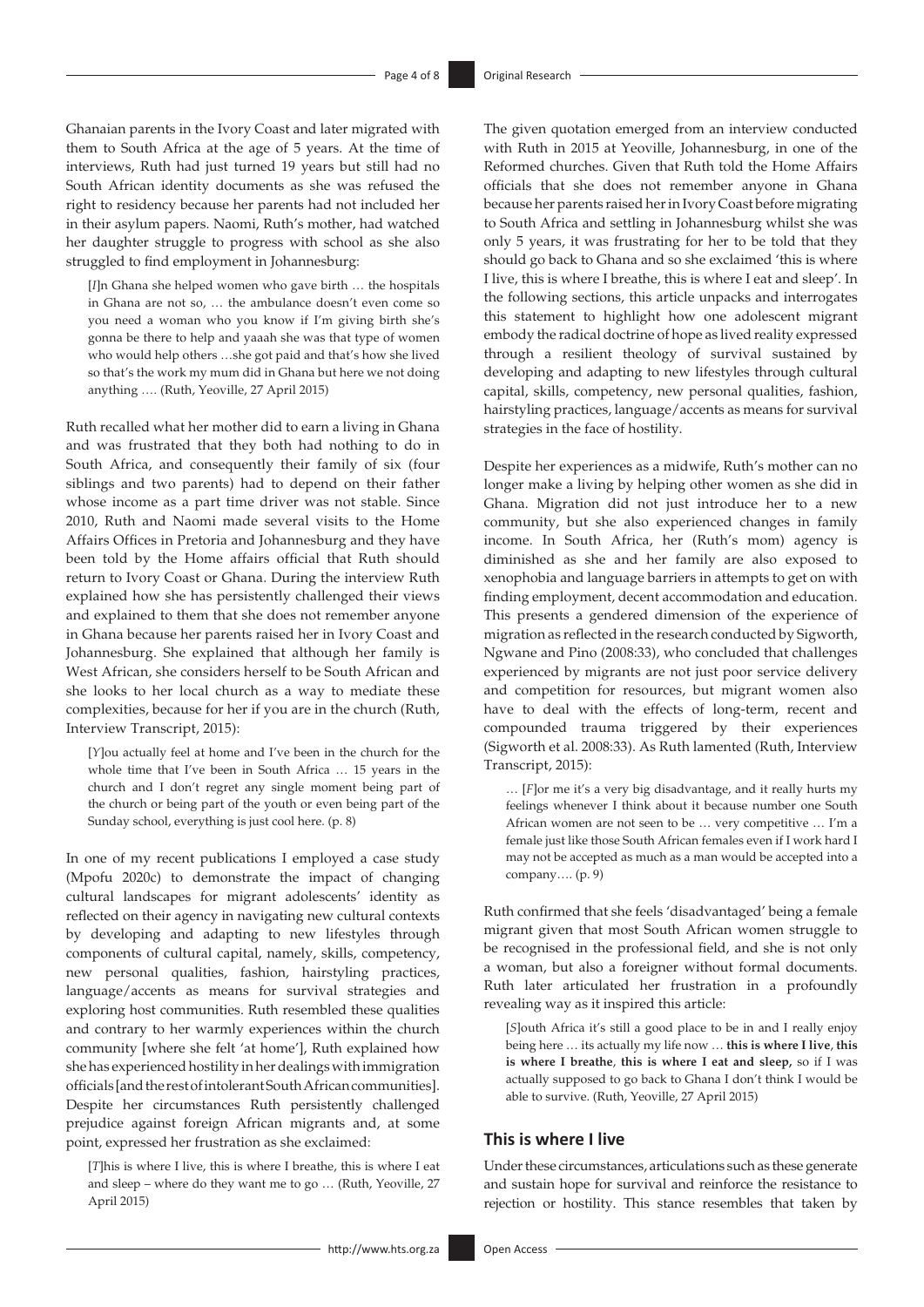Tambu (Dangarembga 2004) in her colonial context as she fought patriarchal and colonial injustices. Both young women were challenging life-denying practices, which are a disadvantage for women. Whilst the two young women expressed these statements in different socio-economic and historical settings, there is a sense in which they both engage in a struggle of 'asserting' themselves and 'question things' around them, as they refuse 'to be brainwashed' through discourses, which counter the dominant narratives on their experiences. Unlike Tambu, Ruth does not have to go to a mission school to overcome her struggles, she draws from her very struggles for survival and coping strategies, which emerge as doctrines of resistance, as we demonstrate in the following (Ruth, Interview Transcript, 2015):

[*I*] didn't know anything about permit … until last year when I had to become independent, I'm in Matric now I have to do things on my own, register to Varsities and all … that's when my parents sat me down and told me that u know what your paper they…I don't think they would … print it for you because it has been upheld and I was really upset…. (p. 2)

Ruth discovered that she was not formally a South African resident when her parents 'sat' her down and told her that her asylum permit was withheld. In a sense, she is one of the stateless children raised by her parents in the diaspora. Residency is a major challenge for most migrants and Christian or faith communities sometimes provide a sense of belonging to people with such situations. As Landau (2009) observed:

[*R*]eligion often serves to stabilise and bind communities, simultaneously defining communities by providing avenues of incorporation and mechanisms of exclusion. Its ability to promote cohesion and resistance often becomes most tested and visible in the face of unbelieving or differently believing new arrivals … In as much as religion serves to mark and define other forms of identity, it too plays a critical role in these interactions. (p. 5)

Ruth was fortunate to be within a religious community in the congregation where she belongs. However, her identity and prospects of engaging religion as an avenue of incorporation are hindered by the absence of formal documents. In addition, her age and gender could easily serve as mechanisms of exclusion when she engages South African communities in life-sustaining activities such as higher education and employment. To be young, female and 'undocumented' complicates a potentially productive future for young migrants. However, like Tambu in Dangarembga's (2004) novel, Ruth has radically lived above these complications and pursued other avenues to survive, as she hoped that her young sister will not be faced with a similar situation when she has to apply for admission at the university (Ruth, Interview Transcript, 2015):

[*S*]o that just complicates my whole life and I hope that by the time my little sister is done with school she's gonna have a permit straight away because for some of us … the only thing I'm able to do at the moment is take part in modelling um performing and dancing*.* (p. 4)

To live is to exist, in a particular space and time. Taking up modelling and performing dances is her new way of asserting herself in the face of rejection by those who should recognise all who live within the South African borders. When she declares that *she lives, eats and sleeps* in Johannesburg, it is an act of resistance to any form of threat to her life. It is defiance and a challenge to the dominant paradigms on citizenship and nationality and raises deep questions about belongingness, space and identity. This experience of migration from a female perspective demonstrates not only resistance and resilience, but also paints a picture of a gendered migration experience characterised by a life on the margins of society. As a female migrant, Ruth's struggle reflects a doubledimension of the lived experiences of migrants in Johannesburg as they have to navigate both challenges emanating from their gender and those related to 'otherness' as foreigners. Such experiences provide a fertile breeding ground for what Williams refers to as 'doctrines of resistance'.

### **This is where I breathe**

Ruth, Interview Transcript (2015):

[*S*]outh Africa it's still a good place to be in and I really enjoy being here … its actually my life now … this is where I live, this I where I breathe, this is where I eat and sleep, so if I was actually supposed to go back to Ghana I don't think I would be able to survive. (p. 2)

Denying Ruth the right to residency is denying her the right to live or breathe. To have a life means one can breathe. In the Bible the Spirit of God or his breath is presented through the Hebrew word *Ruach* [Spirit], which appears in the prophetic literature as a metaphor describing the experience and agency of God in Jewish history (Cruz 2007). Another literal meaning of *Ruach* is to breathe, which derives from the wind or moving air and the depth of personhood, the actual 'who' of a person. Therefore, *Ruach* (the moving Spirit of God)is a metaphor,which captures the identity of God's personality, as communicated through the depths of the human person. In human psyche, the heart is a place where God's Spirit moves and touches us as God transforms humanity into his likeness. Understood from the Jewish tradition, the 'who' of God transforms the 'who' of the Jewish people to connect them with God's heart to represent God in the communities where they live. For Ruth, to breathe and find South Africa to be 'a good place' to live in means that she is not just alive, but she is also an affirmation of God's presence as reflected in her agency in dealing with the experiences that she has to endure. This biblical understanding resonates with Paul's approach to God and Holy Spirit in 1 Corinthians 2:10–16 (New International Version [NIV]).

<sup>10</sup>these are the things God has revealed to us by his Spirit. The Spirit searches all things, even the deep things of God.11For who knows a person's thoughts except their own spirit within them? In the same way no one knows the thoughts of God except the Spirit of God.12What we have received is not the spirit of the world, but the Spirit who is from God, so that we may understand what God has freely given us.

For Paul, the Spirit of God is able to transform the human spirit in ways that draw humanity closer to God through all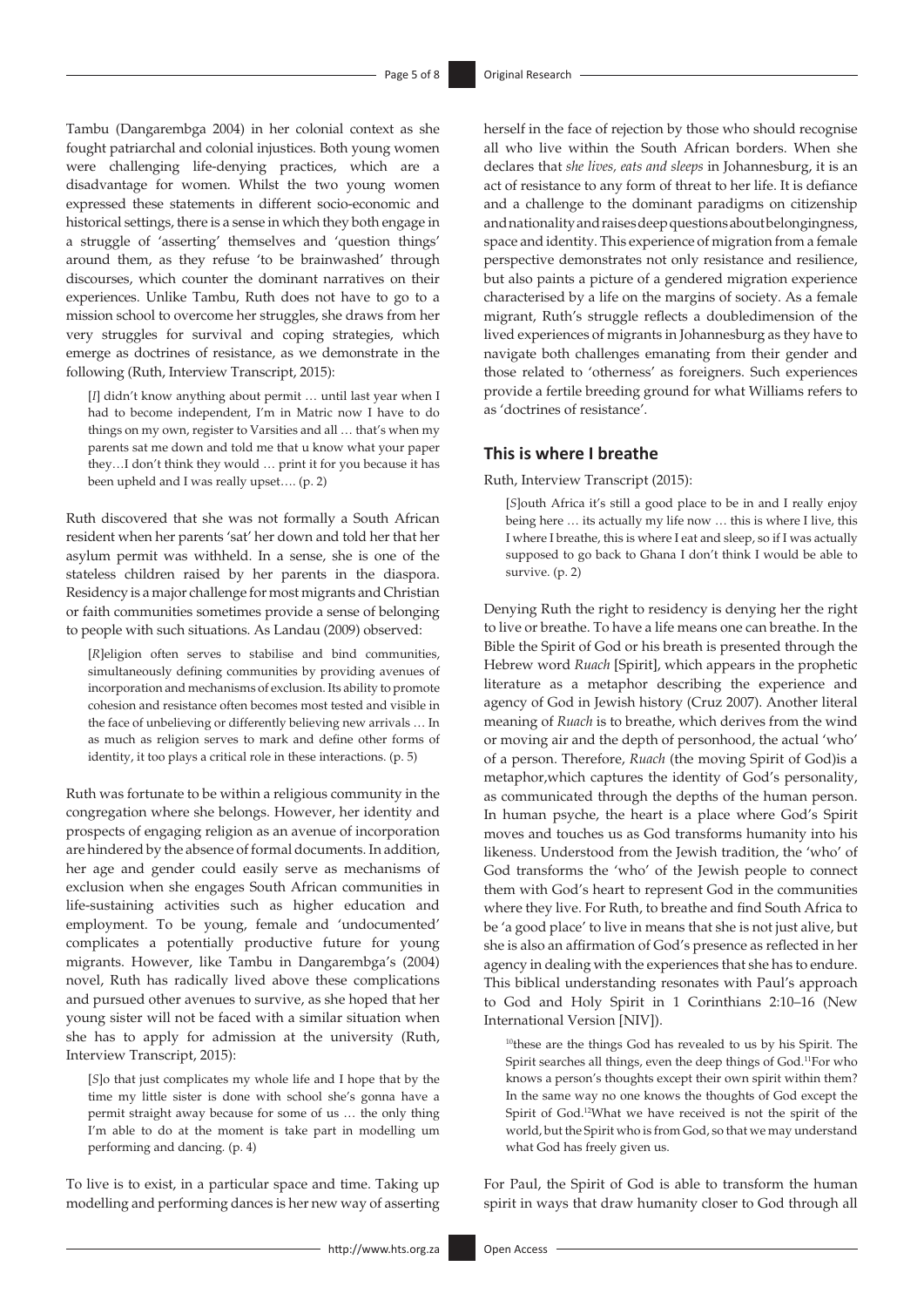human encounters in the world. Therefore, transformation requires human agency so that the Holy Spirit turns lives around, the same way Saul and others were converted or thrown into the furnace where we are refined like gold as did Shadrach Meshech and Abednego.<sup>3</sup> Or the Spirit may be as gentle as running water that cleanses and purifies on its way. As the WCC also acknowledges (ed. Keum 2013):

[*G*]od Empowers the Church in Mission through Christ in the Holy Spirit, God indwells the church, empowering and energizing its members. Thus mission becomes for Christians an urgent inner compulsion (1 Cor 9:16) and even a test and criterion for authentic life in Christ, rooted in the profound demands of Christ's love, to invite others to share in the fullness of life Jesus came to bring. (p. 33)

The WCCs understands the Mission of the Church to be that of (ed. Keum 2013):

[*G*]od's Spirit – ru'ach – [who] moved over the waters at the beginning (Gn 1:2), being the source of life and breath of humankind (Gn 2:7). [Who] In the Hebrew Bible … led the people of God – inspiring wisdom (Pr 8), empowering prophecy (Is 61:1), stirring life. (p. 15)

For Ruth, the radical nature of Ruach who 'stirs life' is revealed in her ability to create a world of possibilities and dreams through her modelling career that she has developed within a context of hostility. Denying Ruth the right to be in South Africa is to fail to recognise the presence and agency of God in her, but this has not hindered her from pursuing 'what God has freely given us'. Denying her some form of dignity and recognition also amounts to counting her amongst the dead, so she must remind those who would dare to listen that in fact she is still alive and can breathe. Even the dead do have space and they are counted amongst the dead where they have grave or burial registration numbers. Therefore, her radical exclamations demand that she should be recognised and counted amongst the living –amongst whom the Spirit of God dwells. This profound sense of belonging demonstrates resistance, resilience and creativity in a struggle against regimes of migration, which frame African migrants as undesired beings who pose a threat to South African society and calls for prophetic Christian social practice within the context of migrant women's experiences in South Africa.

### **This is where I eat and sleep**

Ruth, Interview Transcript (2015):

[*Y*]es, food that everybody else can eat. An African restaurant but then it had to close down because we kept getting robed and fridges were stolen and there were break ins so my mum had to quit the job [be]cause she was losing more money … she's been at home for two years….(p. 7)

Given their struggles with identity documents in South Africa, Ruth and her family have struggled to get decent jobs. To eat and sleep well means there is decent food and

3.Daniel 3:25. He said, 'Look! I see four men loosed and walking about in the midst of the fire without harm, and the appearance of the fourth is like a son of the gods!'

accommodation. To have food and decent accommodation requires work. In order to be employed in South Africa one needs to have an identity document. Despite, trying to run her own business by operating a restaurant serving African dishes, Ruth's mother had to close down the shop after several robberies. Despite experiencing all these challenges, Ruth can exclaim, 'this is where I eat and sleep'. Read through the lens of Dangarembga's narrative, this is a revolutionary challenge to the oppressive system, which refuses to recognise her family by providing them with support to get employment. By stating that it is here in South Africa where she eats and sleeps, Ruth reminds us that where you can eat and sleep is a place to call home. Depending on individual experiences and circumstances, there are different concepts of understanding home, and for her the fact that she has lived, breathed, eaten and slept in Johannesburg for the past 14 years simply means that she is at home. This is the reason she has taken up modelling and dancing so that she will continue to support her family. Ruth indicated that there were times when the church provided food for her family but this was for a limited period. As a result, she took advantage of being in the church and made contacts with people who introduced her to promoters looking for young female models.

## **Doctrines of resistance**

Although there are migrants and refugees who are pushed by their desperate circumstances to 'exchange access to loved ones' bodies for social and food security' as Tushima (2018) observed through interrogating Genesis 12:10–13:2. The survival strategies employed by Ruth provide evidence that some migrants engage in deep spirituality of resistance. Another example is Williams' (1993) reflections on how black American women struggled for survival in search of quality of life as she uncoveredlife-affirming practices throughlifegiving narratives on the experiences of black American women in a 'womanist God-talk'. She referred to these life flourishing practices and discourses as 'doctrines of resistance'. She articulated a gender sensitive theology that recognises the agency of women and drew attention to how women survive the threats to their well-being. Examined through this framework, the profound statement of Ruth, 'this is where I live, this is where I breathe, this is where I eat and sleep', demonstrates her resistance to life-denying practices in a simple but practical way. It is a reflection of resilience and creativity of women in their struggles albeit within the context of statelessness and migration. Historically, women always had means and ways to cope with colonial and patriarchal oppressive practices. According to Williams, (Cruz 2010:188) resistance has continued to be a part of the black people's lives even beyond slavery. For example, in applying this concept within the context of migration, she cites domestic workers' resistance strategies against exploitation by their employers, which include refusal to stay overnight at employers' homes, ensuring frequent break times during the day and even checking in at their own makeshift homes, taking foods and other essentials from employers as things which rightfully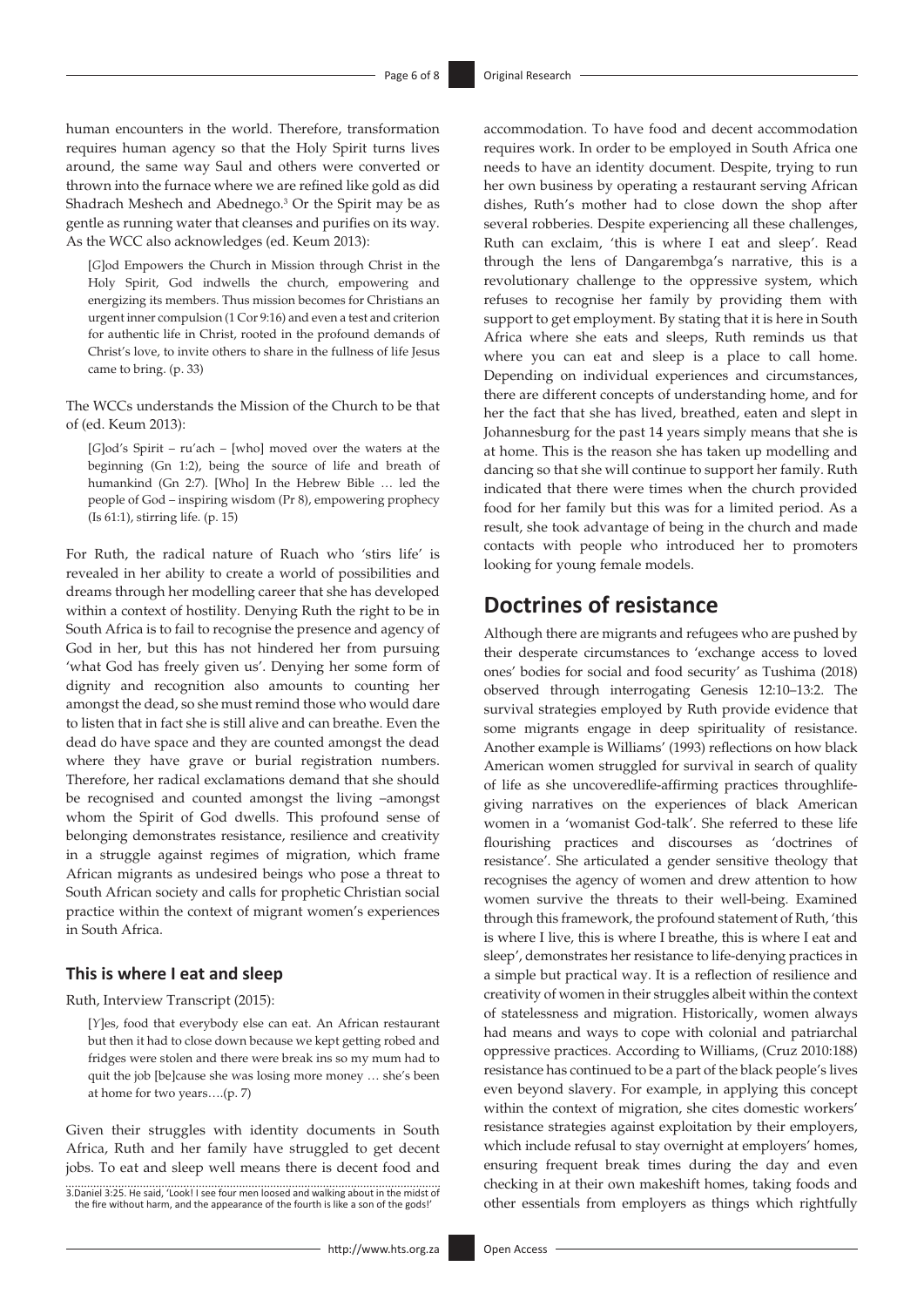belonged to them, challenging entering through the back or kitchen doorsand challenging disciplinary actions taken by their employers.4 Williams refers to these practices as 'doctrines of resistance'. For her, black women's survival strategies display their skills of creativity through three forms of art: the art of *encounter* (which involves resistance and endurance), the art of *cunning* (which draws from imagination) and the art of *care* (which is manifested in their commitment and charity towards one another and families back in their home countries) and an art of *connecting* (through which they network).

Unlike Williams, Ruth embodies the radical doctrine of resistance as lived reality expressed through her body and thus requiring a theology not just of solidarity and mobilisation of migrants, but pastoral theology of care and sustenance for the migrant body in everyday life. Taking seriously the agency of women migrants such as Ruth who cross borders without visas and sometimes passports to join their families or look for study and employment opportunities will require appreciating the gendered nature of migration and survival strategies to employ women to ensure that migrants are not bundled together in the category of criminals. Williams' motif of *doctrines of resistance* helps us to appreciate that African migrants display creativity in their pursuance of quality of life. In her themes on survival strategies and how women develop and use such lifeaffirming strategies to govern their lives according to their mother's counsel (what they have historically been taught), Williams chronicles how during slavery the mothers passed on the 'doctrine of resistance' embodied in the narratives: 'Fight and if you can't fight, kick: if you can't kick then bite'. Whereas Williams identifies four forms of resistance – the art of encounter, the art of being cunning, the art of care and the art of connecting – Ruth displays embodied resistance, which emerges as an engendered theology of migration rooted in her creativity of asserting herself, refusing to be brainwashed and refusing to be determined by the circumstances around herself.

### **Conclusion**

This article highlighted survival strategies for young migrants and demonstrated how the changing global socioeconomic landscapes and povertyimpact migrant communities in ways that present opportunities to explore alternative missional paradigms and theologies that address conditions of deprivation. Although not a representative sample of migrant experience, this analysis also highlighted how some migrant women use situations of deprivation to promote socio-economic transformation through resistance, whichembodies radical hope as lived reality expressed through her body and thus it requires a theology not just of solidarity and mobilisation of migrants, but a theology of care and sustenance for the migrant body in everyday life. Taking seriously the agency of young women migrants such

as Ruth who crossborders sometimes without visas and passports to join their families under life-threatening experiences as they search for study and employment opportunities will require appreciating the gendered nature of migration. It is important that policy makers, security agencies and governments understand these life-affirming survival strategies employed by displaced and mobile women to ensure that migrants and refugees are not bundled together with criminals. Appreciating their agency and the complexity of circumstances surrounding vulnerability of migrant women and young girls is critical and demands that we pay attention to their needs in line with the United Nations (UN) Sustainable Development Goals (SDGs).

### **Acknowledgements**

The author would like to acknowledge the generous contributions of members of the Uniting Presbyterian Church in Southern Africa (UPCSA) congregations, which took part in the initial focus group discussions.

### **Competing interests**

The author solemnly declares that he has no financial or personal relationships which may have inappropriately influenced him in writing this article.

### **Author's contributions**

The author contributed to this work individually although some sections of the article were guided by the supervisor during the post-doctoral fellowship at the University of Kwa-Zulu Natal (UKZN) School of Religion, Classics and Philosophy.

### **Ethical considerations**

University of Pretoria, Faculty of Theology and Religion, Research Committee - T027/20

Whilst ethical clearance was sought to conduct research on COVID-19, this article did not involve data that needed ethical procedures as it relied on literature review and media statements.

### **Funding information**

This research received no specific grant from any funding agency in the public, commercial or not-for-profit sectors.

#### **Data availability**

Data sharing is not applicable to this article as no new data were created or analysed in this study.

### **Disclaimer**

The views and opinions expressed in this article are those of the author and do not necessarily reflect the official policy or position of any affiliated agency of the author.

<sup>4.</sup>Dolores Janiewski, 'Sisters Under the Skins: Southern Working Women, 1880–1950'" in Hine, *Black Women in the United States History,* vol. 3, pp. 737–738 cited in Williams, *Sisters in the Wilderness*, p. 128.